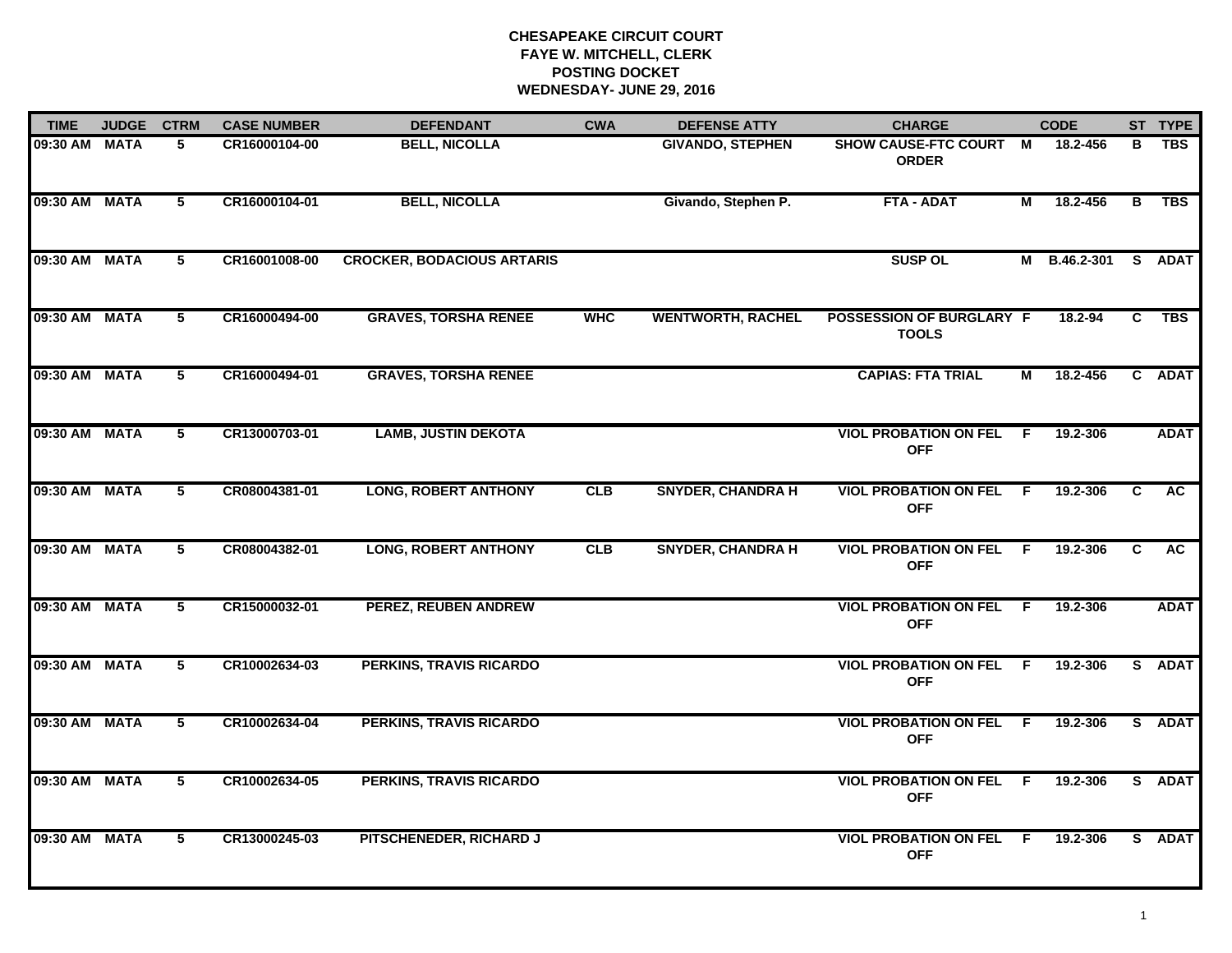# **CHESAPEAKE CIRCUIT COURT FAYE W. MITCHELL, CLERK POSTING DOCKETWEDNESDAY- JUNE 29, 2016**

| <b>TIME</b>   | <b>JUDGE</b> | <b>CTRM</b>    | <b>CASE NUMBER</b> | <b>DEFENDANT</b>                  | <b>CWA</b>  | <b>DEFENSE ATTY</b>      | <b>CHARGE</b>                              |                | <b>CODE</b>    |              | ST TYPE     |
|---------------|--------------|----------------|--------------------|-----------------------------------|-------------|--------------------------|--------------------------------------------|----------------|----------------|--------------|-------------|
| 09:30 AM      | <b>MATA</b>  | 5              | CR13000245-04      | PITSCHENEDER, RICHARD J           |             |                          | <b>VIOL PROBATION ON FEL</b><br><b>OFF</b> | F.             | 19.2-306       | S.           | <b>ADAT</b> |
| 11:00 AM      | <b>MATA</b>  | $\overline{5}$ | CR11001148-00      | <b>BLOUNT, BRION LOUIS</b>        | <b>MIF</b>  | Karle, Kimberly E.       | <b>REC/BUY STOLEN GOODS</b><br>$<$ \$200   | $\overline{F}$ | 18.2-108       | В            | RE          |
| 11:00 AM      | <b>MATA</b>  | 5              | CR11001148-01      | <b>BLOUNT, BRION LOUIS</b>        | <b>NONE</b> | <b>SPENCER, JO ANNE</b>  | <b>VIOL PROBATION ON FEL</b><br><b>OFF</b> | -F             | 19.2-306       | $\mathbf{o}$ | <b>CC</b>   |
| 11:00 AM      | <b>MATA</b>  | 5              | CR11001148-02      | <b>BLOUNT, BRION LOUIS</b>        | <b>NONE</b> | Melton, James B.         | <b>VIOL PROBATION ON FEL</b><br><b>OFF</b> | -F             | 19.2-306       | $\mathbf{o}$ | cc          |
| 11:00 AM MATA |              | 5              | CR99001448-00      | <b>DUNN, KRISTAL</b>              | <b>NONE</b> | <b>RALDINGER</b>         | <b>CREDIT CARD THEFT</b>                   | F.             | 18.2-192       | $\mathbf{o}$ | <b>CC</b>   |
| 11:00 AM MATA |              | 5              | CR04003920-00      | <b>DUNN, KRISTAL EULNDA</b>       | <b>NONE</b> | <b>PAUL R. VERREY</b>    | <b>GRAND LARCENY</b>                       | F.             | 18.2-95        | В            | <b>CC</b>   |
| 11:00 AM MATA |              | $\overline{5}$ | CR14002094-00      | <b>HIPPLER, DEBRA LYNN</b>        | <b>MIF</b>  | <b>HOLDER, WM JOSHUA</b> | <b>PETIT LARCENY 3RD+ OFF</b>              | - F            | 18.2-96        | $\mathbf{o}$ | RE          |
| 11:00 AM MATA |              | 5              | CR03001276-00      | PICKETT, THOMAS EUGENE; JR        | <b>NONE</b> | <b>HUGH E BLACK III</b>  | <b>HABITUAL OFFENDER</b>                   |                | F B.46.2-357   | B            | <b>CC</b>   |
| 11:00 AM      | <b>MATA</b>  | 5              | CR93001295-00      | PICKETT, THOMAS EUGENE; JR        | <b>NONE</b> | <b>ROBERT MACDONALD</b>  | <b>TRESPASS</b>                            | М              | 18.2-119       | в            | <b>CC</b>   |
| 11:00 AM MATA |              | 5              | CR99003714-00      | PICKETT, THOMAS EUGENE; JR        | <b>NONE</b> | <b>HEDGES, PAUL</b>      | <b>HAB OFF</b>                             |                | $F$ B.46.2-357 | $\mathbf{o}$ | <b>CC</b>   |
| 11:00 AM MATA |              | 5              | CR99A03714-00      | PICKETT, THOMAS EUGENE; JR        | <b>NONE</b> | HUGH E. BLACK, III       | <b>PROBATION VIOLATION</b>                 | F.             | 19.2-306       | $\mathbf{o}$ | <b>CC</b>   |
| 11:00 AM      | <b>MATA</b>  | $\overline{5}$ | CR99A03714-01      | <b>PICKETT, THOMAS EUGENE; JR</b> | <b>NONE</b> | <b>RICHARD BUYRN</b>     | <b>PROBATION VIOLATION</b>                 | F              | 19.2-306       | $\mathbf{o}$ | cc          |
| 11:00 AM      | <b>MATA</b>  | 5              | CR99C03714-01      | <b>PICKETT, THOMAS EUGENE; JR</b> | <b>NONE</b> | <b>HEDGES, PAUL</b>      | <b>FTA</b>                                 | М              | 18.2-456       | $\mathbf{o}$ | cc          |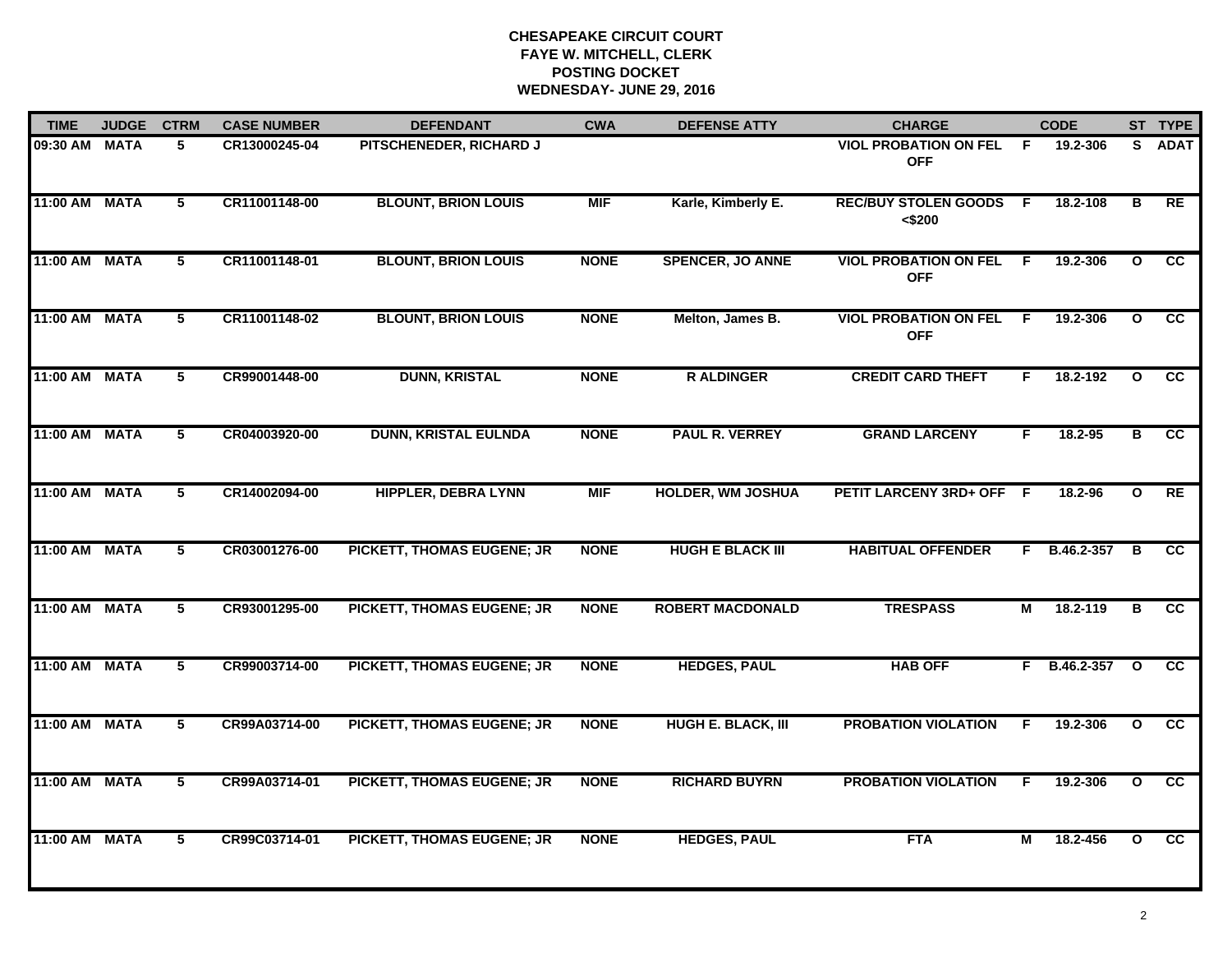# **CHESAPEAKE CIRCUIT COURT FAYE W. MITCHELL, CLERK POSTING DOCKET WEDNESDAY- JUNE 29, 2016**

| <b>TIME</b> | <b>JUDGE</b> | <b>CTRM</b> | <b>CASE NUMBER</b> | <b>DEFENDANT</b>                  | <b>CWA</b>  | <b>DEFENSE ATTY</b>      | <b>CHARGE</b>                                     | <b>CODE</b>   | <b>ST</b> | <b>TYPE</b> |
|-------------|--------------|-------------|--------------------|-----------------------------------|-------------|--------------------------|---------------------------------------------------|---------------|-----------|-------------|
| 11:00 AM    | <b>MATA</b>  | 5.          | CR99C03714-02      | <b>PICKETT, THOMAS EUGENE; JR</b> | <b>NONE</b> | <b>HEDGES, PAUL</b>      | <b>CAPIAS-FTA FOR PSR FOR</b><br><b>PO</b>        | 18.2-456<br>M | O         | <b>CC</b>   |
| 11:00 AM    | <b>MATA</b>  | 5.          | CR14000187-00      | <b>ROBERTS, SHARITA DENISE</b>    | <b>NONE</b> | <b>SPENCER, JO ANNE</b>  | <b>ASSAULT: UNLWFL TO LAW F</b><br><b>ENF ETC</b> | $18.2 - 51.1$ | В         | <b>CC</b>   |
| 11:00 AM    | <b>MATA</b>  | 5           | CR14000187-04      | <b>ROBERTS, SHARITA DENISE</b>    | <b>NONE</b> | James, Andrew K.         | <b>VIOL PROBATION ON FEL</b><br><b>OFF</b>        | 19.2-306<br>E | B         | <b>CC</b>   |
| 11:00 AM    | <b>MATA</b>  | 5.          | CR15001340-00      | <b>ROBERTS, SHARITA DENISE</b>    | <b>NONE</b> | <b>WENTWORTH, RACHEL</b> | <b>SHOPLIFT/CONCEAL</b>                           | М<br>18.2-103 | В         | <b>CC</b>   |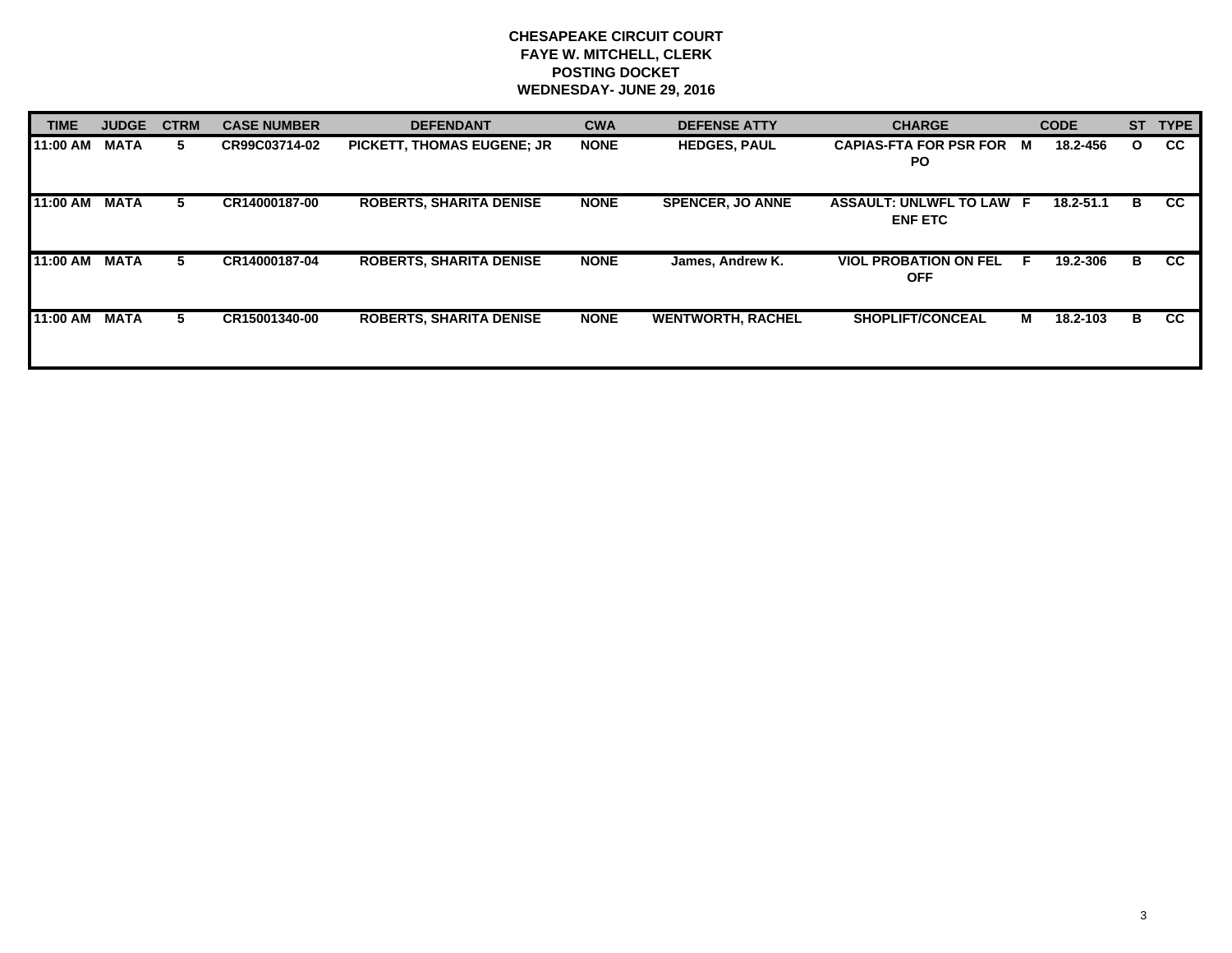### CHESAPEAKE CIRCUIT COURTCIVIL MOTIONS DOCKET WEDNESDAY, JUNE 29, 2016

| <b>Hearing Time Judge Courtroom</b> |            |              | Case #        | <b>Plaintiff</b>                    | <b>Defendant</b>                          | <b>Plaintiff Attorney</b>               | Defendant Attorney Hearing Type     |                          | <b>Duration</b> |
|-------------------------------------|------------|--------------|---------------|-------------------------------------|-------------------------------------------|-----------------------------------------|-------------------------------------|--------------------------|-----------------|
| 09:00 AM                            | <b>JFD</b> | 3            | CL13000664-00 | <b>BRIDGES, KEVIN</b>               | <b>BRIDGES, MERHONDA</b>                  | <b>PROSE</b>                            | <b>SHORT, JAMES E</b>               | <b>PL</b>                | OM1H0D          |
| 09:00 AM                            | <b>JFD</b> | 3            | CL15002921-00 | *DEVITO, BRENDA                     | <b>ANDREW T SHILLING PC</b>               | HAMLET, BENJAMIN H SHILLING, ANDREW     | Т                                   | <b>MOT</b>               | OM1H0D          |
| 09:00 AM                            | <b>JFD</b> | 3            | CL15002922-00 | *DEVITO, BRENDA                     | <b>STEPHANIE P PASS, PC</b>               | <b>HAMLET, BENJAMIN</b>                 | <b>SHILLING, ANDREW</b><br>Т        | <b>COMP</b>              | OM1HOD          |
| 09:00 AM                            | <b>JFD</b> | 3            | CL15002923-00 | *DEVITO, BRENDA                     | <b>STEPHANIE G JOHNSON, PC</b>            | HAMLET, BENJAMIN                        | <b>SHILLING, ANDREW</b><br>Т        | <b>MOT</b>               | <b>MHD</b>      |
| 09:00 AM                            | <b>JFD</b> | 3            | CL15002924-00 | *DEVITO, BRENDA                     | <b>BARLOW, JASON A</b>                    | <b>HAMLET, BENJAMIN</b>                 | <b>SHILLING, ANDREW</b>             | <b>SANC</b>              | <b>MHD</b>      |
| 09:00 AM                            | <b>JFD</b> | 3            | CL15002924-00 | *DEVITO, BRENDA                     | <b>BARLOW, JASON A</b>                    | <b>HAMLET, BENJAMIN</b>                 | <b>SHILLING, ANDREW</b>             | <b>BILL</b>              | <b>MHD</b>      |
| 09:00 AM                            | <b>JFD</b> | $\mathbf{3}$ | CL15002924-00 | *DEVITO, BRENDA                     | <b>BARLOW, JASON A</b>                    | <b>HAMLET, BENJAMIN</b>                 | <b>SHILLING, ANDREW</b>             | $\overline{\mathsf{sJ}}$ | <b>MHD</b>      |
| 09:00 AM                            | <b>JFD</b> | $\mathbf{3}$ | CL15002924-00 | *DEVITO, BRENDA                     | <b>BARLOW, JASON A</b>                    | <b>HAMLET, BENJAMIN</b>                 | <b>SHILLING, ANDREW</b>             | <b>MOT</b>               | <b>MHD</b>      |
| 09:00 AM                            | <b>JFD</b> | $\mathbf{3}$ | CL16000187-00 | <b>PIPKIN, MARY TACHE</b>           | <b>PIPKIN, TIMOTHY SCOTT</b>              | <b>BUYRN, RICHARD</b>                   | <b>PROSE</b>                        | <b>PL</b>                | 30M 0 H 0 D     |
| 09:00 AM                            | <b>JFD</b> | $\mathbf{3}$ | CL16000187-00 | <b>PIPKIN, MARY TACHE</b>           | <b>PIPKIN, TIMOTHY SCOTT</b>              | <b>BUYRN, RICHARD</b>                   | <b>PROSE</b>                        | <b>COMP</b>              | 15M 0 H 0 D     |
| 09:00 AM                            | <b>JFD</b> | $\mathbf{3}$ | CL16000984-00 | <b>CITY OF CHESAPEAKE</b>           | *HEIRS AND/OR DEVISEES<br><b>OF ARNIE</b> | <b>SHEERAN, KELLY</b><br><b>DANIELS</b> | <b>PROSE</b>                        | <b>HEAR</b>              | 45M 0 H 0 D     |
| 09:00 AM                            | <b>JFD</b> | 3            |               | CL16001117-00 REANY, DANIEL PRESTON | <b>REANY, CANDACE LEE</b>                 | <b>SHIN, LINDA M</b>                    | <b>HARDING,</b><br><b>DARRELL M</b> | <b>PL</b>                | 30M 0 H 0 D     |
| 09:00 AM                            | <b>BHK</b> | 4            |               | CL14000807-00 ALSTON, BRUCE KEVIN   | <b>ALSTON, KYM-TOI</b>                    | PIERSALL, VON L                         | SINGLETON,<br><b>KENNETH L</b>      | <b>COMP</b>              | 15M 0 H 0 D     |
| 09:00 AM                            | <b>BHK</b> | 4            |               | CL15001864-00 COTTEN, KELLIE LYNN   | <b>COTTEN, GREGORY</b>                    | SNYDER, CHANDRA H CHIUSANO, PETER       |                                     | <b>MOT</b>               | 30M 0 H 0 D     |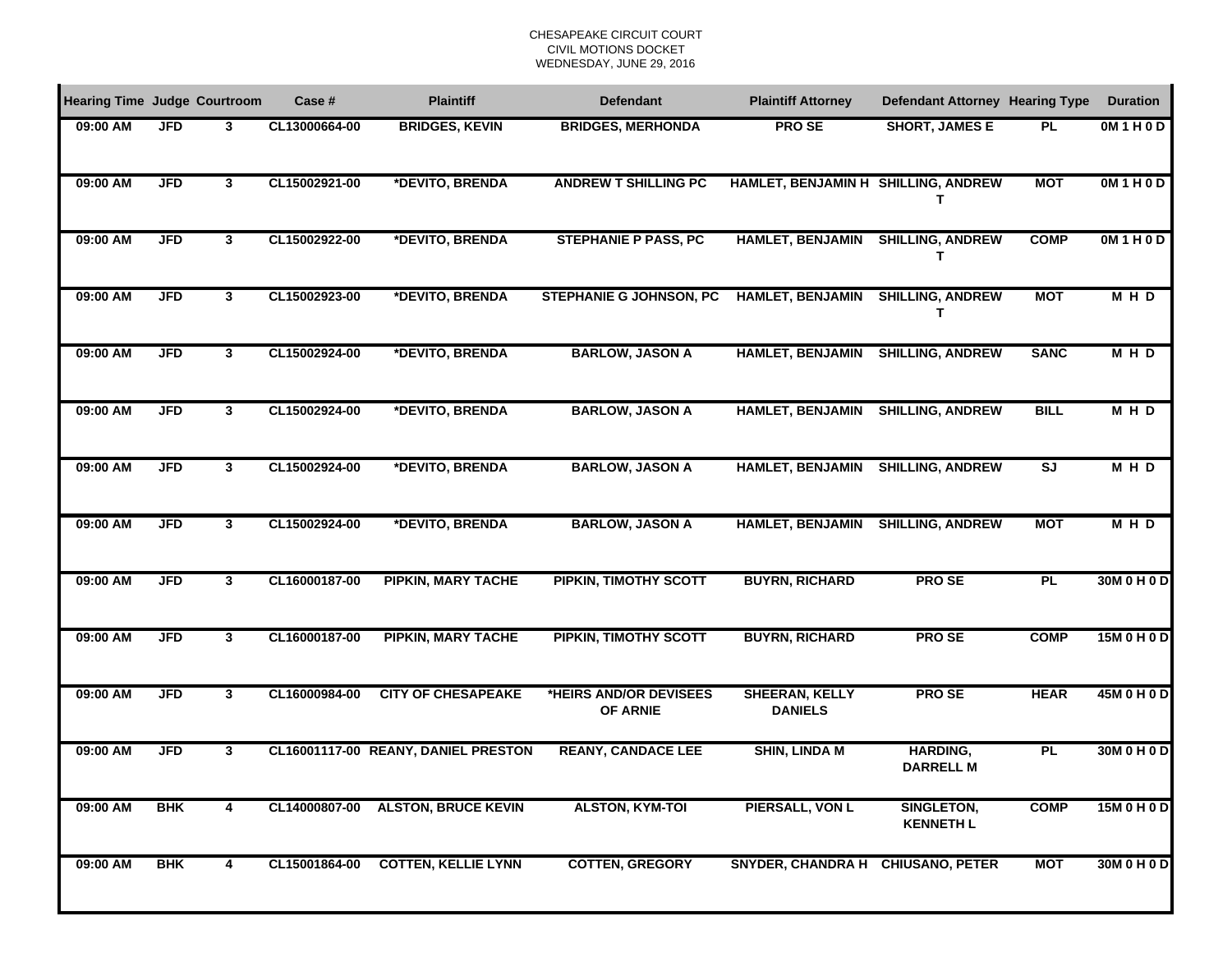### CHESAPEAKE CIRCUIT COURTCIVIL MOTIONS DOCKET WEDNESDAY, JUNE 29, 2016

| <b>Hearing Time Judge Courtroom</b> |             |   | Case #        | <b>Plaintiff</b>                           | <b>Defendant</b>              | <b>Plaintiff Attorney</b>                 | Defendant Attorney Hearing Type     |                        | <b>Duration</b> |
|-------------------------------------|-------------|---|---------------|--------------------------------------------|-------------------------------|-------------------------------------------|-------------------------------------|------------------------|-----------------|
| 09:00 AM                            | <b>BHK</b>  | 4 | CL15001864-00 | <b>COTTEN, KELLIE LYNN</b>                 | <b>COTTEN, GREGORY</b>        | <b>SNYDER, CHANDRA H</b>                  | <b>CHIUSANO, PETER</b>              | <b>AMEN</b>            | 30M 0 H 0 D     |
| 09:00 AM                            | <b>BHK</b>  | 4 | CL15002819-00 | <b>MARTINEZ, GABRIEL</b>                   | <b>MARTINEZ, MELISSA</b>      | <b>CHRISTIAN, BRIAN</b>                   | <b>SHANNON,</b><br><b>KRISTEN</b>   | PL                     | OM1H0D          |
| $09:00$ AM                          | <b>BHK</b>  | 4 | CL15002862-00 | <b>COTTEN, GREGORY</b>                     | <b>COTTEN, KELLIE LYNN</b>    | <b>CHIUSANO, PETER V</b>                  |                                     | <b>MOT</b>             | <b>MHD</b>      |
| 09:00 AM                            | <b>BHK</b>  | 4 | CL16000007-00 | <b>STAVELY, LAURAK</b>                     | <b>STAVELY, IAN S</b>         | <b>PETERSON, JENNIFER</b><br>Е            | <b>HAMLET,</b><br><b>BENJAMIN H</b> | <b>COMP</b>            | 15M 0 H 0 D     |
| 09:00 AM                            | <b>BHK</b>  | 4 | CL16000007-00 | <b>STAVELY, LAURA K</b>                    | <b>STAVELY, IAN S</b>         | <b>PETERSON, JENNIFER</b><br>Е            | <b>HAMLET,</b><br><b>BENJAMIN H</b> | $\overline{\text{sc}}$ | 15M 0 H 0 D     |
| 09:00 AM                            | <b>BHK</b>  | 4 | CL16000847-00 | <b>MOTLEY, MICHAEL L</b>                   | <b>MOTLEY, JANE A</b>         | <b>SIMPSON, CHAD L</b>                    |                                     | <b>PL</b>              | OM1HOD          |
| 09:00 AM                            | <b>BHK</b>  | 4 | CL16001006-00 | <b>SAWYER, ANITA D</b>                     | <b>SAWYER, JACK C</b>         | <b>CORNATZER-SLATE,</b><br><b>BETSY E</b> |                                     | <b>FD</b>              | 15M 0 H 0 D     |
| 09:00 AM                            | <b>BHK</b>  | 4 | CL16001491-00 | <b>MARCELIN, MYRLENE</b>                   | <b>MARCELIN, KARL EUGENE</b>  | <b>SIMPSON, CHAD</b>                      | <b>PROSE</b>                        | <b>PL</b>              | 30M 0 H 0 D     |
| 09:00 AM                            | <b>MATA</b> | 5 | CL07000894-00 | <b>WATSON, WANDA JEAN</b><br><b>CARVER</b> | <b>WATSON, MICHAEL JOHN</b>   | <b>SCHWAN, HENRY</b>                      | <b>ROOF, TIMOTHY</b>                | <b>MOPT</b>            | <b>MHD</b>      |
| 09:00 AM                            | <b>MATA</b> | 5 |               | CL15001622-00 BENNETT, JAN MICHELLE        | <b>BENNETT, JOHN OWEN</b>     | <b>JANKELL, PETER J</b>                   | <b>PROSE</b>                        | <b>PTC</b>             | <b>MHD</b>      |
| 09:00 AM                            | <b>MATA</b> | 5 | CL15002871-00 | <b>FEDERAL NATIONAL</b><br><b>MORTGAGE</b> | *MURPHY, SHANNON A            | <b>MULLIGAN, MICHELE A</b>                |                                     | <b>DEM</b>             | OM1H0D          |
| 09:00 AM                            | <b>MATA</b> | 5 | CL15002874-00 | *REESE, TERRY                              | *DITECH FINANICAL LLC         | <b>MYERS, LENARD; II</b>                  | PATRY, JOSEPH J                     | <b>DEM</b>             | OM1H0D          |
| 09:00 AM                            | <b>MATA</b> | 5 | CL16000915-00 | <b>OWENS, JONATHAN</b><br><b>ROBERT</b>    | <b>OWENS, LISA JONES</b>      | <b>EWING, CYNTHIA</b>                     | <b>PROSE</b>                        | <b>AMEN</b>            | 15M 0 H 0 D     |
| 09:00 AM                            | <b>MATA</b> | 5 | CL16000963-00 | <b>HOLLOWAY, ANITRA</b><br><b>SHAVELLE</b> | <b>HIERS, MICHAEL PATRICK</b> | <b>PROSE</b>                              | <b>PROSE</b>                        | <b>FD</b>              | 15M 0 H 0 D     |